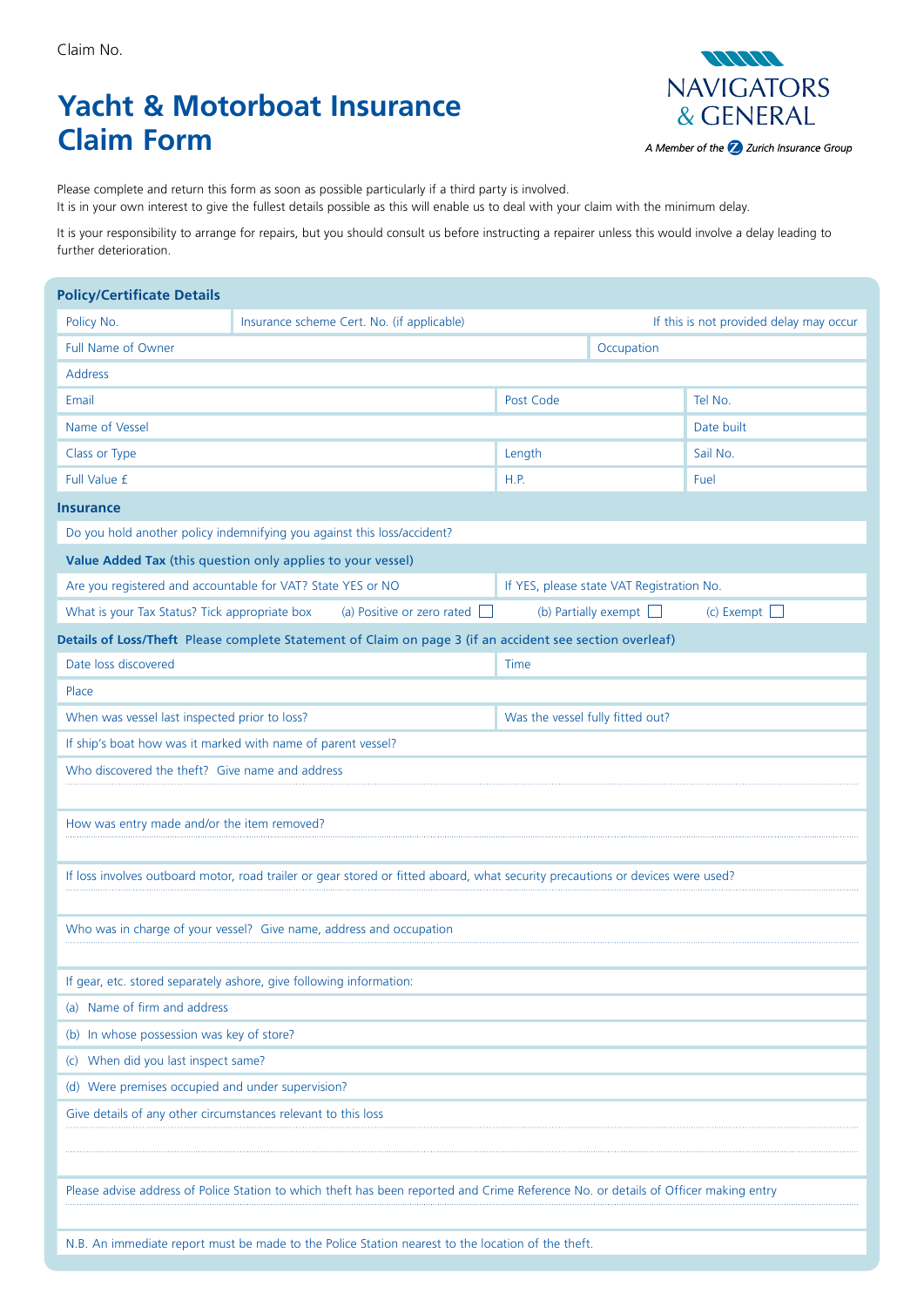| <b>Details of Accident</b>                                                                                                                     |                                                                                                          |                                                                                                                                                   |  |  |  |  |  |  |
|------------------------------------------------------------------------------------------------------------------------------------------------|----------------------------------------------------------------------------------------------------------|---------------------------------------------------------------------------------------------------------------------------------------------------|--|--|--|--|--|--|
| Date                                                                                                                                           | Speed of your boat through the water<br>Time                                                             |                                                                                                                                                   |  |  |  |  |  |  |
| Place                                                                                                                                          |                                                                                                          |                                                                                                                                                   |  |  |  |  |  |  |
| Direction and speed of current<br>Depth of water                                                                                               |                                                                                                          |                                                                                                                                                   |  |  |  |  |  |  |
| Direction and force of wind                                                                                                                    |                                                                                                          |                                                                                                                                                   |  |  |  |  |  |  |
| Please state purpose for which vessel was being used at time of accident                                                                       |                                                                                                          |                                                                                                                                                   |  |  |  |  |  |  |
| Explain FULLY how accident happened (if necessary use space on next page or separate sheet and attach securely)                                |                                                                                                          |                                                                                                                                                   |  |  |  |  |  |  |
|                                                                                                                                                |                                                                                                          |                                                                                                                                                   |  |  |  |  |  |  |
|                                                                                                                                                |                                                                                                          |                                                                                                                                                   |  |  |  |  |  |  |
|                                                                                                                                                |                                                                                                          |                                                                                                                                                   |  |  |  |  |  |  |
|                                                                                                                                                |                                                                                                          |                                                                                                                                                   |  |  |  |  |  |  |
|                                                                                                                                                | Please provide sketches, using space on back of form and/or forward any photographs which may assist us. |                                                                                                                                                   |  |  |  |  |  |  |
|                                                                                                                                                | In your opinion was the accident caused by the fault of any person other than your Helmsman?             |                                                                                                                                                   |  |  |  |  |  |  |
| If so, give name, address and occupation of such person?                                                                                       |                                                                                                          |                                                                                                                                                   |  |  |  |  |  |  |
|                                                                                                                                                |                                                                                                          |                                                                                                                                                   |  |  |  |  |  |  |
| <b>Crew</b>                                                                                                                                    |                                                                                                          |                                                                                                                                                   |  |  |  |  |  |  |
| qualifications and experience in handling craft                                                                                                |                                                                                                          | Who was in charge of your vessel at the moment the accident occurred? Give name, address and occupation together with particulars of              |  |  |  |  |  |  |
|                                                                                                                                                |                                                                                                          |                                                                                                                                                   |  |  |  |  |  |  |
|                                                                                                                                                |                                                                                                          |                                                                                                                                                   |  |  |  |  |  |  |
|                                                                                                                                                |                                                                                                          | Number of crew carried including Owner or Skipper?                                                                                                |  |  |  |  |  |  |
|                                                                                                                                                | Damage to your Vessel Please give details and complete Statement of Claim opposite, if appropriate       |                                                                                                                                                   |  |  |  |  |  |  |
|                                                                                                                                                |                                                                                                          |                                                                                                                                                   |  |  |  |  |  |  |
|                                                                                                                                                |                                                                                                          |                                                                                                                                                   |  |  |  |  |  |  |
|                                                                                                                                                |                                                                                                          |                                                                                                                                                   |  |  |  |  |  |  |
|                                                                                                                                                |                                                                                                          |                                                                                                                                                   |  |  |  |  |  |  |
| <b>Repairs to your Vessel</b>                                                                                                                  |                                                                                                          |                                                                                                                                                   |  |  |  |  |  |  |
| Where is she now lying and in whose charge? Give name, address and tel no.                                                                     |                                                                                                          |                                                                                                                                                   |  |  |  |  |  |  |
|                                                                                                                                                |                                                                                                          |                                                                                                                                                   |  |  |  |  |  |  |
|                                                                                                                                                |                                                                                                          |                                                                                                                                                   |  |  |  |  |  |  |
| Have you obtained estimates for repairs?                                                                                                       |                                                                                                          |                                                                                                                                                   |  |  |  |  |  |  |
| If so, from whom?                                                                                                                              | Amount £                                                                                                 |                                                                                                                                                   |  |  |  |  |  |  |
|                                                                                                                                                |                                                                                                          | Please forward estimate as soon as possible or with this form if costs likely to be less than the figure stated in the note to claimants enclosed |  |  |  |  |  |  |
|                                                                                                                                                | Racing If craft was subject to racing rules when incident occurred please complete following             |                                                                                                                                                   |  |  |  |  |  |  |
| Was a protest made?                                                                                                                            | If so, to whom?                                                                                          |                                                                                                                                                   |  |  |  |  |  |  |
| With what result?                                                                                                                              |                                                                                                          |                                                                                                                                                   |  |  |  |  |  |  |
|                                                                                                                                                |                                                                                                          |                                                                                                                                                   |  |  |  |  |  |  |
| If no protest made, please give explanation                                                                                                    |                                                                                                          |                                                                                                                                                   |  |  |  |  |  |  |
| <b>Damage to Third Parties (Persons and property)</b>                                                                                          |                                                                                                          |                                                                                                                                                   |  |  |  |  |  |  |
| Give full details of damage or injury and names and addresses of all persons concerned (if necessary use space on next page or separate sheet) |                                                                                                          |                                                                                                                                                   |  |  |  |  |  |  |
|                                                                                                                                                |                                                                                                          |                                                                                                                                                   |  |  |  |  |  |  |
|                                                                                                                                                |                                                                                                          |                                                                                                                                                   |  |  |  |  |  |  |
| Have any claims been made on you?                                                                                                              | If so, state amount £                                                                                    |                                                                                                                                                   |  |  |  |  |  |  |

**NOTE: If a claim has been received from a third party the same should be merely acknowledged, stating the matter is having attention. DO NOT DISCLOSE the fact that insurance exists and DO NOT ADMIT LIABILITY or make any offer of payment.**

**N.B. All Communications from third parties should be forwarded immediately to the Company for attention.**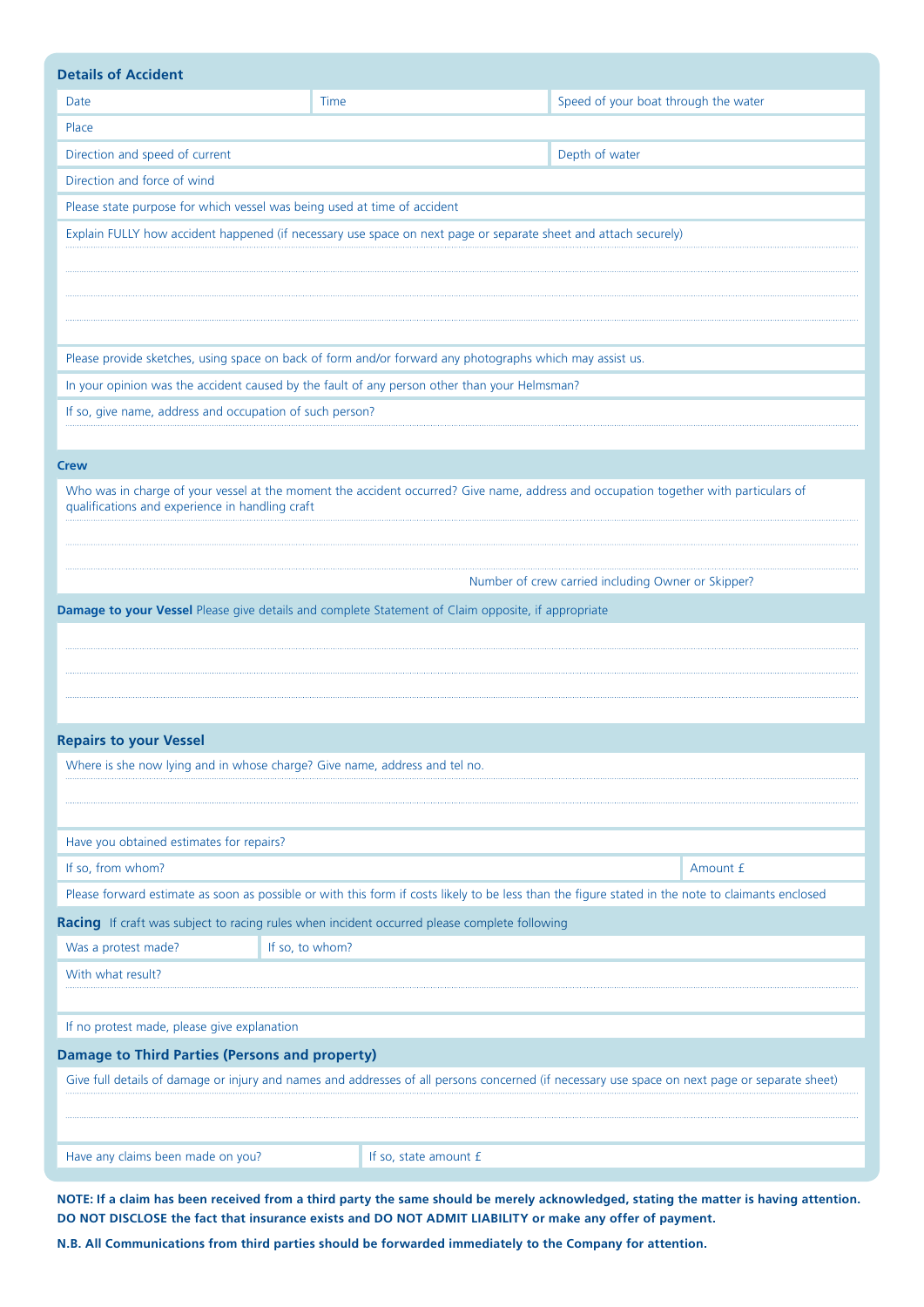# **Witnesses** Give names and address **– It is important that these should be obtained**

Passengers in vessel

Independent witnesses: (It is important to obtain these)

# **Official Evidence**

If a Coastguard, Harbour Official, Lock Keeper, Police Officer or Race Officer witnessed the incident or it was reported to them, please provide name and address and date of report

#### **Salvage**

If any salvage services have been rendered, please give full details thereof, including names of those who rendered same and under what circumstances.

# **Statement of Claim**

| 1. Description of property stolen, lost,<br>destroyed or damaged with model and<br>serial number | 2. Are you<br>the sole<br>owner? | 3. Date of<br>manufacture | 4. Date<br>purchased<br>or acquired | 5. Price<br>paid | 6. Estimated cost of<br>repair or similar<br>replacement if<br>repair not possible |  | 7. If applicable,<br>allowance for<br>depreciation<br>(wear and tear) |  | 8. Net amount<br>claimed |  |
|--------------------------------------------------------------------------------------------------|----------------------------------|---------------------------|-------------------------------------|------------------|------------------------------------------------------------------------------------|--|-----------------------------------------------------------------------|--|--------------------------|--|
|                                                                                                  |                                  |                           |                                     |                  |                                                                                    |  |                                                                       |  |                          |  |
|                                                                                                  |                                  |                           |                                     |                  |                                                                                    |  |                                                                       |  |                          |  |
|                                                                                                  |                                  |                           |                                     |                  |                                                                                    |  |                                                                       |  |                          |  |
|                                                                                                  |                                  |                           |                                     |                  |                                                                                    |  |                                                                       |  |                          |  |
|                                                                                                  |                                  |                           |                                     |                  |                                                                                    |  |                                                                       |  |                          |  |
|                                                                                                  |                                  |                           |                                     |                  |                                                                                    |  |                                                                       |  |                          |  |
|                                                                                                  |                                  |                           |                                     |                  |                                                                                    |  |                                                                       |  |                          |  |
|                                                                                                  |                                  |                           |                                     |                  |                                                                                    |  |                                                                       |  |                          |  |
|                                                                                                  |                                  |                           |                                     |                  |                                                                                    |  |                                                                       |  |                          |  |
|                                                                                                  |                                  |                           |                                     |                  |                                                                                    |  |                                                                       |  |                          |  |
|                                                                                                  |                                  |                           |                                     |                  |                                                                                    |  |                                                                       |  |                          |  |
|                                                                                                  |                                  |                           |                                     |                  |                                                                                    |  |                                                                       |  |                          |  |
|                                                                                                  |                                  |                           |                                     |                  |                                                                                    |  |                                                                       |  |                          |  |
|                                                                                                  |                                  |                           |                                     |                  |                                                                                    |  |                                                                       |  |                          |  |
| <b>Total</b>                                                                                     |                                  |                           |                                     |                  |                                                                                    |  |                                                                       |  |                          |  |

Please use this space for your answers where insufficient space has been allowed. Clearly identify the questions concerned in each case.

Please continue overleaf if necessary

#### **Declaration Please ensure all relevant questions have been answered.**

I/We hereby declare that these particulars are true to the best of my/our knowledge and belief.

**Assured's Signature Date**